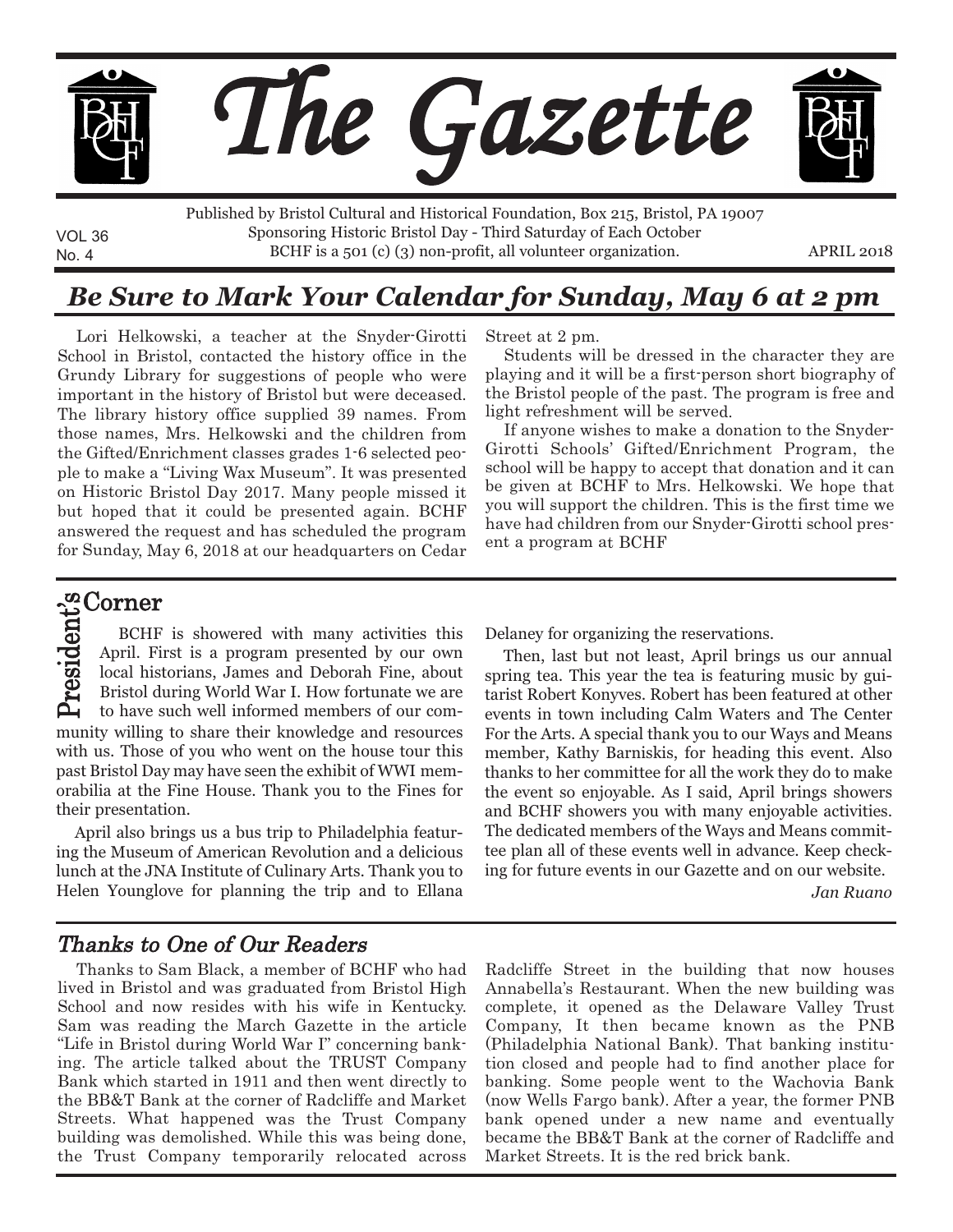## **Trip Talk**

We're pleased to announce that our April 29 trip to Philadelphia is **SOLD OUT**. A waiting list is being taken in case there are any last-minute cancellations. For info., call Ellanna Delaney at 215 788-4138

At the time of this writing, several more passengers were needed on the May 18-20 bus trip to Washington, DC. Per the trip flyer, the price was based on a minimum of 40 paying passengers. See itinerary on our Calendar of Events, printed on the last page of this Gazette and contact Jan Ruano (215 788-2106) for current status.

Since the confirmation of our December 6 "Christmas in Cape May" trip was announced last month, reservations have been coming in on a continuous basis. The itinerary may be seen on the Calendar of Events, and a detailed flyer is available from Helen Younglove (215 788-9408). Santa recommends this trip as a perfect holiday gift!

## **Come See And Hear Them**

If you missed the "Living Wax Museum" on Historic Bristol Day 2017, you'll have another chance to experience it on **Sunday, May 6 at 2 p.m.,** in BCHF headquarters.

Snyder-Girotti Elementary School's Gifted / Enrichment students in Grades 4, 5 and 6 will portray well-known Bristolians, past and present. The students will dress in character and present a first-person short biography of their self-selected individual.

Light refreshment will be served. In lieu of an admission fee, donations for the Snyder-Girotti Elementary School's Gifted/Enrichment Program are requested. Everyone's invited!



BCHF thanks project facilitator Lori Helkowski, Gifted/Enrichment Teacher, Grades 1-6, for making this presentation possible.

Photos shown here were taken at the Historic Bristol Day '17 Wax Museum.



Children from the Snyder-Girotti School portraying famous Bristolians on Historic Bristol Day 2017

ner



## **A Note From Ways & Means**

Our annual Spring Tea is held on Sunday, April 29th from 3-5. Remember that reservations will be taken starting at 9 am on Saturday, April 7th. We are asking \$22.00 this year. Scones, tea sandwiches and

desserts are offered as well as basket raffles and entertainment. Local guitarist Robert Konyves will be playing many of your favorites and accommodate some of your requests. He will be delighted to accompany you and your friends if you feel like performing a favorite tune for us! So, round up your friends and relatives and spend a wonderful Sunday afternoon with us! You will not be disappointed!

Parking for the event will include: on the church parking lot just beyond our building, on the street - if you are lucky - AND the Masonic parking lot around the Market Street corner and to the right. A short walk will bring you back to our headquarters. We thank them for providing this for us.

Sunday, April 8th at  $2pm$  is another April date to make on your calendar. Come listen to the WWI presentation by the Fines. This is the 100th anniversary of that war, so we are especially happy to be bringing this informative Sunday afternoon program to you. Light refreshments will be provided by our Ways & Means Committee.

Our April 19th bus trip to the Museum of the American Revolution is sold out! Thanks to all who will be participating and to Lana Delaney from our Ways & Means Committee for handling the trip reservations.

The next W&M meeting will be on April 16th at BCHF on Cedar Street at 7 pm. Come join us!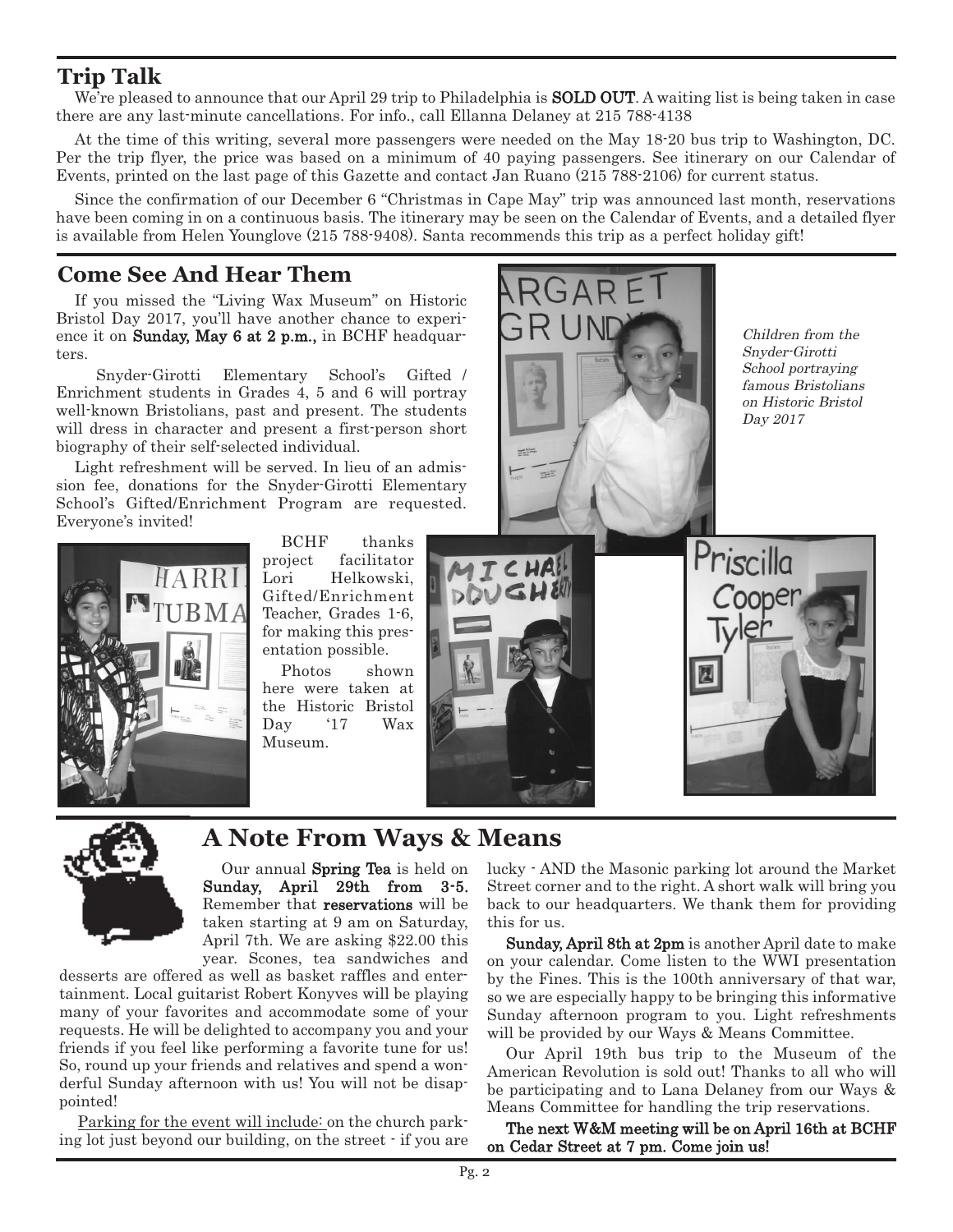### **Land Development in the Bristol Area (continued from Gazette article - March, 2018)**

**February 1942** - Bristol Terrace I and Terrace II were developed by the Federal Government to relieve the housing shortage especially needed by military workers in the Bristol plants and at Fort Dix, NJ. The contractors, Stofflet and Tillotson of Phila., are building on the east side of Beaver Dam Road. There will be two entrances from Beaver Street. The 45 acre plot is the former Stackhouse farm on Beaver Dam Road. Terrace I has the larger homes - 131 housing units; one-third of the houses will be double dwellings. There will be no cellars, but a space is between the floor of the houses and the ground. They will have asphalt shingle roofs, a living room, kitchen, utility and storage room, bathroom, bedrooms (variations of 1, 2 or 3). There will be macadam streets and concrete sidewalks. The project is to be completed in 135 working days to house defense workers. Borough water and sewer have recently been extended. Terrace II has 360 one-story row-houses named alphabetically - Court A, Court B, Court C, etc. (Several organizations were formed to promote community activities, a child health center, baseball and football teams, women's clubs and scouts.) In April, 1942, a suggestion was made to the Bristol Courier by Paul J. Barrett, Esq. to call the area "Bristol Terrace." It was said that the people of Bristol for many years called that section "Bristol Terrace." Other names suggested were "Bristol Heights" and "Beaver Heights."

Note: In 1964 residents of Terrace I requested its name be changed to "Green Lawn Park." Terrace II was sold to a Michigan Company (Bristol-Bloomfield, Inc.). Over the years living conditions deteriorated and the Bucks Co. Housing Authority took over Terrace II, then called "Kingswood Park." Tenants were protesting for better conditions. In 1976, the Venice-Ashby townhouses were built. In 1984 a second phase called Venice-Ashby II was opened and the dilapidated Kingswood housing was razed.

**February, 1942** - Twenty houses will be erected in the Sixth Ward on Benson Place by Robert C. Crowell. The houses of five rooms will be constructed of Asbestos siding with Asbestos roofs. All will have complete basements, heated with gas or oil and will sell for less than \$4500. The plans are to begin work on three pairs of twin dwellings. After the first group of six have been completed and sold, the balance of the project will be underway.

**July, 1943** - In the area of Second, Third and Fourth Avenues, three hundred housing units are underway. They are Philadelphia-type row houses of brick construction. Having begun in March of 1942, sixty houses are already built. Each house has 6 rooms with bath. Bristol Development Co. with James Stewart of Montgomery Co. is the builder.

**March, 1944** - Fleetwing Estates provided attractive modern homes in a permanent residential community in Bristol Township just across Bloomsdale Road (Green Lane) from Plant #2 (Fleetwings). The development was built on Larzeler's farm and was designed to fulfill a wartime need for housing near the factory. It was laid out in a loop design with no dead ends and a recreation park for the children. The homes were purchased on the F.H.A. - 25 year plan with a down payment of \$590. A few of the homes were available for rent at \$47 a month. The 100 single family homes were of ten different designs all of which included such features as a "picture window" which extended almost the entire length of the living room and a compact U-shaped kitchen. The basement ran the

ful length and width of the house. For most workers, it was just a short walk to the plant.

**January, 1950** - Paper Mill Village, owned by the Patterson-Parchment Co, is giving employee occupants the first opportunity to buy their homes. The seventeen houses range in value from \$4900 to \$8200. They are all frame construction with modern conveniences. Some houses are single homes; others are duplex. The houses were built about 1922 and rents have never been changed. Because the rents were very low, the firm has decided to sell the properties.

**January, 1950** - A group of homes will be erected along Green Lane in Bristol Township on a 28 acre tract (west side of Green Lane, north of Route #13). The land formerly belonged to the Stackhouse estate. The houses are one story, asbestos shingles, siding and fire-proof insulation, hot water heater, concealed radiators, hardwood floors. A 500 gallon fuel oil tank will be located in the ground outside of each building. The price of the houses will be from \$9500 to \$11000. Frank Spezzano will build each house as the property is sold. It is expected that the tract will have 175 houses.

**February, 1950** - the Penn Valley Construction Co., Inc. plans to build approximately 200 homes near Bristol. The company plans to develop a complete community and turn it over to local authority intact ready for administration.

**June, 1950** - At Laurel Bend (along Bath Road), a tract of land is being developed into 131 lots by the J.F. Bucttner and Edward Praul Co. of Emilie. They will be Gunneson Homes, a subsidiary of U.S. Steel Corp. This type of home is a basic structure and the purchaser can have additions. The "basics" include a streamlined kitchen, ample cabinets, utility room, linen closet, two bedrooms, forced air heat (oil or gas), a choice of 6 pastel shades, a modern built-in bathtub and landscaping. The basic house does not have a basement and the price does not include a garage, but both are available at an additional cost.

**February, 1951** - - Twenty-two housing units on Green Lane, the former farm of Harry Larzelere, are being built by Sycamore Gardens, Inc. of Pottstown. On about 9 acres of farmland, the buidings are to be apartment-type with on-site parking, play areas and a central heating plant. There will be 4 one-bedroom units, 12 two bedroom units and 6 three bedroom units. The housing project on Green Lane between Fleetwing Estates and Beaver Dam Road will be known as Sycamore Gardens. The cinder block walls will separate the units for fire and sound control. They expect to be rented for \$55 to \$65 a month.

**March, 1951** - Three hundred houses on two tracts of land fronting on Bath Road are to be built. The Hunter tract and the Louis Bellini tract will be used, the development will be called "Margo Gardens." The first development of 116 houses will be one story, brick construction nd ranch-type in design. There will be fully-paved streets with services of gas heat, electricity and Bristol Borough water. The kitchens include colored wood cabinets, dinette and a large living room, three bedrooms, tile bathroom and a large utility room. The casement windows will include screens. The builder is Margo Homes, Inc. of Philadelphia.

Early 1950's - With the building of the Fairless Steel Corporation, the need for housing overwhelmed the demand for farms. Housing developments at Fairless Hills and Levittown were built. Levittown was built as a mass-produced,<br>Continued on page 4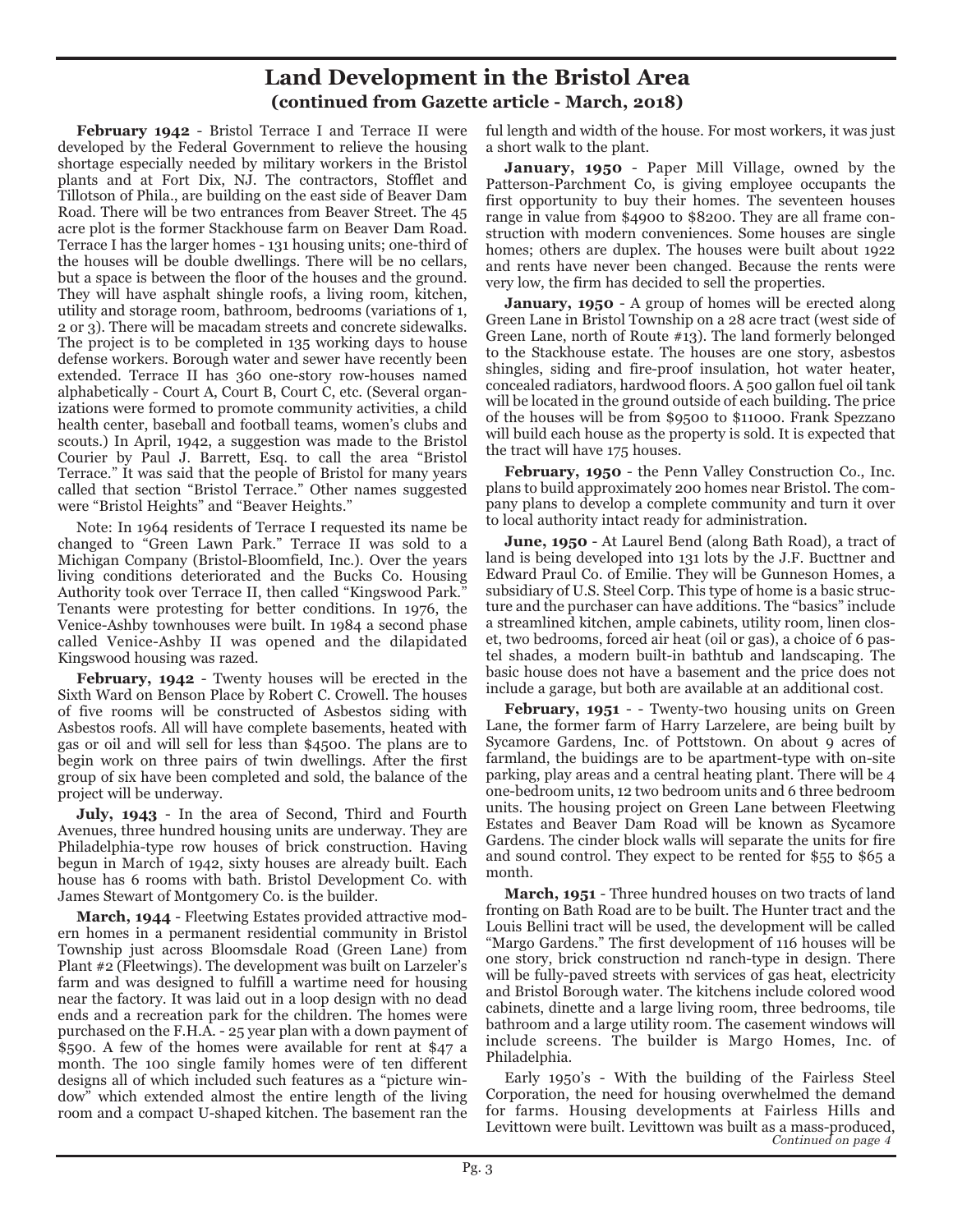# *Housing . . . (continued from page 3)*

suburban development. Levitt & Sons eventually built some 17,000 houses in parts of Bristol Township as well as Tullytown, Middletown and Falls Townships. With the building

LEVITTOWN was divided into forty neighborhoods. It is spread over four municipalities. The different sections use 24 letters (all except "x" and "Z" with one or two sections for each of the letters.

- A Apple Tree Hollow<br>B Birch Valley, Blue I
- B Birch Valley, Blue Ridge<br>C Cobalt Ridge, Crabtree B
- Cobalt Ridge, Crabtree Hollow
- D Deep Dale West, Dogwood Hollow
- E Elderberry Park
- F Farmbrook, Forsythia Gate
- G Goldenridge, Greenbrook
- H Highland Park, Holly Hill<br>I Indian Creek
- Indian Creek
- J Junewood, Juniper Hill
- K Kenwood
- L Lakeside, Lower Orchard
- M Magnolia Hill, Mill Creek
- N North Park<br>O Oak Tree He
- Oak Tree Hollow, Orange Wood
- P Pinewood, Plumbridge
- Q Quincy Hollow
- Red Cedar Hill, Red Rose Gate
- S Snowball Gate, Stonybrook<br>T Thornridge, Twin Oaks
- 
- Upper Orchard Y Yellow Wood
- V Vermillion Hills, Violetwood
- T Thornridge, Twin Oaks W White Wood, Willow Wood<br>U Upper Orchard Y Yellow Wood
	-

came churches and synagogues, stores and schools and huge shopping centers.

Thus, the farm land changed to residential use.



## Our April Program . . . A Not To Miss Event!

On Sunday, April 8, at 2 p.m. in BCHF headquarters, Bristol residents and educators, James and Deborah Fine, will give <sup>a</sup> power-point presentation entitled "Bristol and World War I: 'The quiet life of the community . . . greatly changed.' " Light refreshment will be served at the conclusion of the program. A donation of \$4 per attendee is requested; students are admitted free.

The public is cordially invited. Invite your relatives and friends to come and hear how the war changed us!

# *Fascinating Facts About The U.S. Presidents*

### 1. **Zachary Taylor - 1849-1850**

Was the second President to die from illness while in office and the second President to die in the White House. Had a eulogy given by Abraham Lincoln at his funeral.

### 2. **Millard Fillmore - 1850-1853**

Was the last member of the Whig party to be the President of the United States.

Established the first permanent library in the White House

Was the last President born in the 18th Century.

Had a wife (Abigail Powers) who was his former teacher and was the first First Lady to have a job after marriage.

### 3. **Franklin Pierce - 1853-1857**

Had fistfights break out on the chamber floor because of intense feelings in Congress.

Was the first President to have a Christmas tree in the White House.

### 4. **James Buchanan - 1857-1861**

Is the only President (to date) that was from Pennsylvania.

Was the only President to never have been married. His niece, Harriet Lane, acted as First Lady. Is said to have had the neatest handwriting of all the Presidents.

Was the first President to send a transatlantic telegram. It was sent to England's Queen Victoria. Believed he would be the last President of the United States because of the Civil War.

### 5. **Abraham Lincoln - 1861-1865**

Was seeing the play "Our American Cousin" when he was shot in Ford's Theater in Washington. Was the first President to be photographed at his inauguration. John Wilkes Booth (his assassin) can be seen standing close to Lincoln in the picture.

Loved the works of the writer Edgar Allan Poe.

Was the first President to be born outside of the original 13 colonies. He was born in Kentucky. Issued the Emancipation Proclamation, January 23, 1863.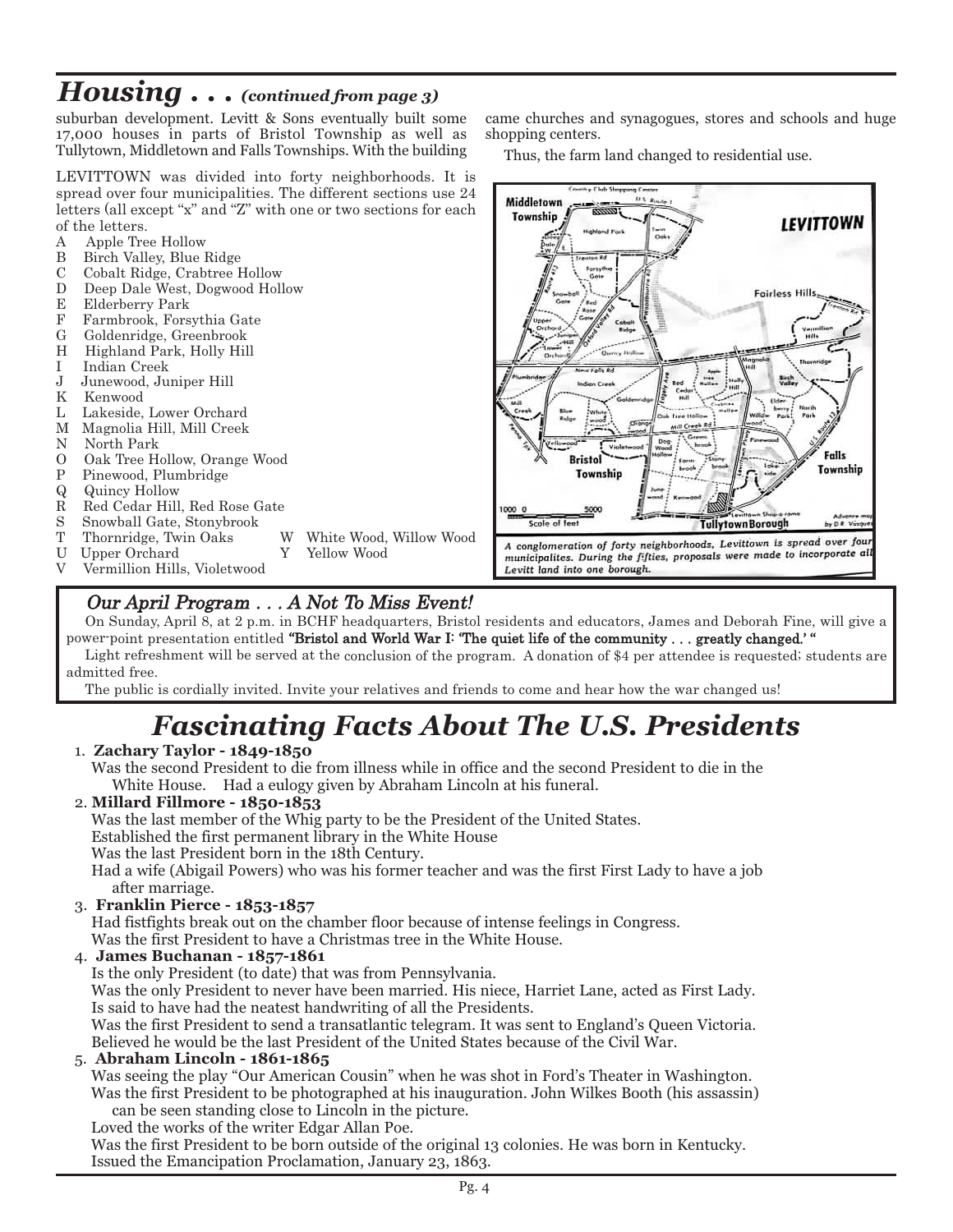# **Out Of The Past**

The following items were excerpted from APRIL 1928 issues of THE BRISTOL COURIER

4/2 - - KEYSTONE CLUB POSTS NUMEROUS SIGNS HERE. Motorists Warned at the Approach to Schools and Hospitals. Signs warning motorists of the approach to school zones were erected by the Keystone Automotive Club at the Wood Street, St. Mark's St. Ann's, Jefferson Avenue and Bath Street Schools.

"Flowers Are Most Important at Easter! Come and See Our Display. BRISTOL FLOWER GROWERS, 452 Pond Street."

4/3 - - PROPOSED PLANS FOR DELAWARE SPAN SUBMITTED. Calls for Bridge from Reed Street in Burlington to Maple Beach. Eliminates Entirely the Old Plans Which Called for a Bridge from Burlington to Burlington Island and Touching Bristol at Market Street.

"First at the get-away. First on the straight-away. No car in the VICTORY price class can match the all-around brilliance of the Dodge VICTORY performance. It accelerates as no other car at the price has ever done: 5 to 25 miles in 7- 1/4 seconds! 10 to 45 miles in 13-1/2 seconds! \$1095, 4-door sedan, f.o.b. Detroit, PERCY G. FORD MOTOR CO., 1776 Farragut Avenue,"

"RIVERSIDE THEATRE, Radcliffe Street at Market . . . 'Clancy's Kosher Wedding,' the comedy battle royal! Plus Paramount News and Comedy."

4/5 - - "CRUCIFIXION" CHORUS NUMBERS 50 VOIC-ES. On Good Friday evening, the classical sacred cantata "Crucifixion" will be rendered in the Methodist Church by a chorus of 50 voices comprising the principal members of the various choirs of Bristol.

"TURNER'S, Cedar and Market Streets . . . Weekend Specials. Frankford Matches - 3 boxes 10¢. Jell-O, all flavors - 9¢ box. Octagon Yellow Soap - 6¢ cake. Tiny Sifted Peas -  $21¢$  can. Gorton's Ready-to-Eat Codfish Cakes  $\cdot$  12 $¢$  can. Frankford Shrimp - 19¢ can."

4/7 - - "Visit Bristol's New Spaghetti House, formerly the Bristol House, Radcliffe and Mill Streets. S. Mignoni, Prop. Real Spaghetti Dinners Served. Hotel Remodeled. Special attention to private parties."

"Spring Suits with Two Pairs of Trousers - \$22.50 and \$35.00. Also Spring Felt Hats. A.W. VANDEGRIFT MEN'S SHOP, Mill Street at Pond."

4/12 - - BRISTOL HIGH WINS OPENING BALLGAME. Local Nine Defeats Yardley by the Score of 10 to 2. "Blushing" Earl Wright started on the peak for the local school and was found for two runs. "Mike" DeRisi and "Jake" Tranotti divided the next four innings. "Hokey" Leighton was on the job in the final inning. "Les" Satterthwaite turned out to be the hitting star of the game.

"1929 REO Flying Clouds at WRIGHT SERVICE GARAGE, Bath and Otter Streets."

"Weekend Specials! Shad, Catfish, Salmon, Mackerel, Flounder and Haddock. Fresh Eggs and Chickens. Vegetables and Groceries. COLE'S MARKET, Wood and Washington Streets."

4/13 - - "THAT'S THAT" GOES OVER BIG AT GRAND THEATRE. Bristol High School Students Present Very Attractive Production. The two leads, Florence Peirce and Howard Smoyer, were well acted and the solo work of these two principals was encored each time.

"5-Pc. Breakfast Set - Decorated - \$15.75. 4-Pc. Dining Room Suite, with 5 chairs and 1 arm chair - \$69. Free Delivery! FACTORY-TO-YOU FURNITURE CO., 225 Mill Street."

4/17 - - SENIOR CLASS HERE OFF TO WASHINGTON EARLY TOMORROW. 52 Students of Bristol High School to Take 4-Day Trip.

"FOR RENT. One of the most desirable stores on Mill Street, with dwelling attached., Rent \$110. Contact Francis Byers, 409 Radcliffe Street. Phone 226."

4/18 - - BOROUGH BONDS SELL ABOVE PAR; CREDIT GOOD. The credit of the Borough of Bristol stands good as is indicated by bids which were received and opened on Monday for borough bonds to the amount of \$44,000. Bioren & Company, bankers of Philadelphia, made the highest bids.

WORKMEN REMOVING MILL STREET POLES. Workmen are busy today removing telegraph poles from the lower side of Mill Street. With the removal of the poles, the appearance of the street will be much improved.

4/19 - - MUCH BUILDING NOW IN PROGRESS IN BRISTOL AND NEARBY VICINITY; MILL STREET SKY-LINE RAPIDLY CHANGING. Stores are being erected with most modern display windows. Numerous renovations are planned. Options are being obtained on several properties here.

"MUFFETT'S MEAT STORE, 425 Mill Street . . . Veal Cutlets - 55¢ lb. Loin Lamb Chops - 55¢ lb. Best Loin Roast Pork - 33¢ lb. Best Cuts Rib Roast - 35¢ lb.

4/21 - - KEYSTONE PLANT HERE TO BUILD FIRST FULLY EQUIPPED FLYING ELECTRICAL LABORATO-RY MOUNTED IN HUGE PLANE. This new plane will be similar to the Keystone "Path finer" commercial 12-passenger tri-mounted biplane now being used by the West Indian Aerial Express.

"GRAND OPENING OF AMERICAN-CHINESE RESTAURANT AT CLOSSEN HOUSE, Bath and Mill Streets. Saturday, April 21st."

4/24 - - FORM TWILIGHT LEAGUE WITH SIX BALL TEAMS. There will be a Bristol Twilight Baseball League this year, composed of six teams: St. Ann's, Keystone, A.O.H., K. or C., and Leedom's. David Landreth was elected league president.

"WANTED. Two men boarders in Christian home. Apply or write Mrs. Hearl, R.,F.D. No. 2, Bristol."

4/26 - - SHAD GREATLY DIMINISHED AS WATERS OF DELAWARE RIVER BECOME POLLUTED, SAYS RESI-DENT OF TULLYTOWN BOROUGH. Years ago, thousands of the Finny tribe were caught daily at the fishery on the Burton Farm.

THIRD WARD BOY WINS IN CONTEST FOR BEST POSTER. The winner of the poster design contest held in conjunction with Boys' Week is Joseph Blanche, Otter and Swain Streets. 55 designs were submitted.

"Enhance Your Charm! Marcel, Water-wave, Shampoo, Manicure. MAU-BERT BEAUTY SHOPPE, 305 Mill Street. M. Headley Clark, Prop."